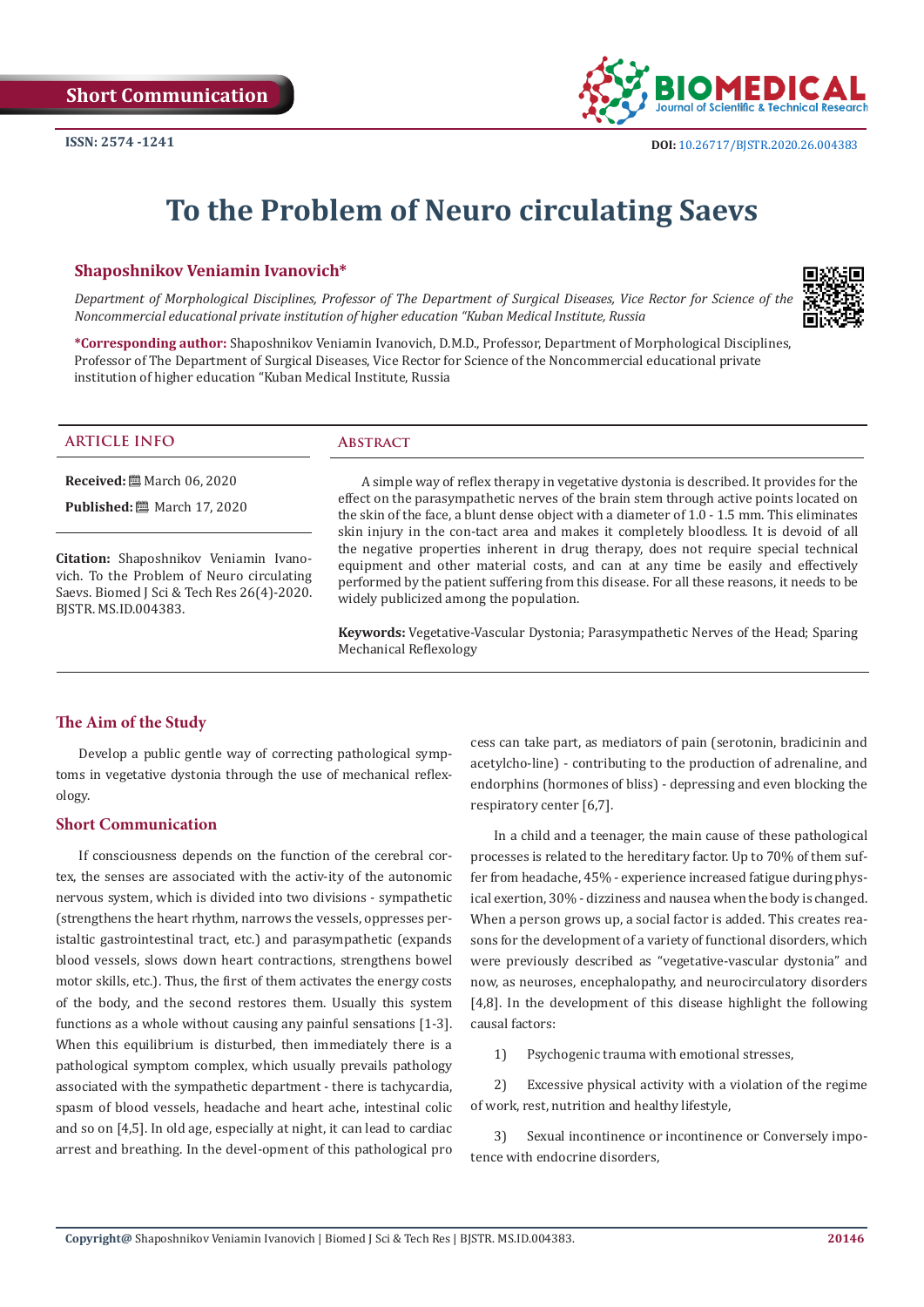4) Disruption of the function of internal organs, bone and joint and other systems, causing pronounced discomfort and feelings of uncertainty in society, etc.

Depending on the nature of the pathological reaction, they occur:

- 1) By cardiac type,
- 2) By hypotonic type,
- 3) By hypertensive type,
- 4) By mixed type,
- 5) By vagotonic type,
- 6) By somatic (neurotic) type.

First, functional disorders occur in the vegetative nervous system, and then they turn into persistent chronic diseases, with the most frequent suffering cardiovascular and respiratory systems. In this case, the diagnosis of the body's functional reserves is determined by assessing cardio-respiratory synchronism. Involvement in the patho-logical process [8,9]. Involvement in the pathological process of the digestive tract is accompanied by flatulence and stool disorders (constipation, diarrhea). In the absence of adequate treatment develop neuroses, depression, panic attacks, migraine. The person becomes irritable and suffers from chronic fatigue. The resulting imbalance between the sympathetic and parasympathetic departments of the vegetative system leads to a violation of tissue perfusion and hormone secretion. Other vital mechanisms of homeostasis stability suffer. There is a real threat to the patient's life.

In this situation, the normalization of the parasympathetic department becomes vital. Usually the person copes with this problem - during sleep or physical rest. During sleep, nutrients from the intestines are increased into the internal environment of the body, unoxidized metabolic products are disposed of, hormones and trace elements are distributed to organs and tissues, as well as other vital ones are made processes. It is important that they be carried out regularly and unhindered. If this does not happen, then treatment is required. Currently, the list of drugs used in this disease has significantly expanded - teturam, zorex, esperal, methadhoxyl, vazalamine, etc. [5,10,11]. All the authors emphasize the importance of leading a healthy lifestyle, eating right (taking more fish, fruits and vegetables), exercising, outdoor activities and sleep patterns, while avoiding stress, anxiety, inferiority complex. It should be remembered that this disease is reversible if a person is able to eliminate the effects on the body of adverse factors in time. Thus, at present, the drug with which you can achieve recovery from this disease, and sometimes medicines on the contrary cause other serious diseases (e.g., chronic pancreatitis).

Moreover, sometimes it is necessary to immediately stabilize the function of the cardiovascular system, and the tablet does not have time to show its medicinal properties. For this reason, the use of non-traditional medicine in the treatment algorithm for this disease has a certain positive effect, as they allow to immediately remove the patient from a critical condition, and then continue treatment without threat development of allergies and other related chronic diseases caused by the patient's sensitivity to medication. This method deserves special attention in pregnancy, if it is accompanied by an allergy of the mother, as the patient with the help of reflex therapy sometimes saves not only herself, but also her fetus. However, it is necessary not only to own it, but also to have technical equipment - or needles, or magnetic field, or laser, or device, regenerating electrical impulse, which makes the independent execution of this procedure is not real. However, a simpler method of doing it is possible. It does not require any technical equipment or medical knowledge on the part of the person who will, or himself, or his friend, provide this medical care. It is effective, safe and quite simple, and therefore is generally available. This article is dedicated to him.

### **Materials and Methods**

During 30 years of teaching at the medical school, it was necessary to constantly observe vegetative dystonia in senior students, especially during the session. They resorted to the pill, which could lead to negative consequences. It seemed more appropriate to use their reflexology by direct mechanical effect on the skin endings on the face 1, 5, 7, 10 parasympathetic nerves of the brain stem. As you know, they carry out the perception of sensory impulses, as well as partially involved in respiratory, digestive and cardiac activities. Such anatomical structure allows a person to actively influence his homeostasis that is to regulate and activate the reserve capabilities of his body, if to produce irritation on the face ending these nerves. Thus, a person can actively influence the preservation of the vitality of the body. The most important for reflex therapy active points are located: in the area of skin contact of the upper lip with the nasal septum, in the pits near the right and left wing of the nose, on the chin, on the nose, at the lower poles of the pineal growths. For massage it is convenient to use any narrow long dense object with a diameter of 1.0 -1.5 mm. Contact circular mechanical impact, before the appearance of tolerable pain, you should start from the upper lip, and then move from one area to another.

Manipulation should continue until the disappearance of developed pathological syndrome. It usually takes 3-5 minutes. I personally described reflexology, was carried out many times. Most of them were students between the ages of 20 and 24. They all had a mixed form of vegetative dystonia. The procedure was carried out in the presence of the whole group and was both therapeutic and informative. It was important to teach all students how to perform